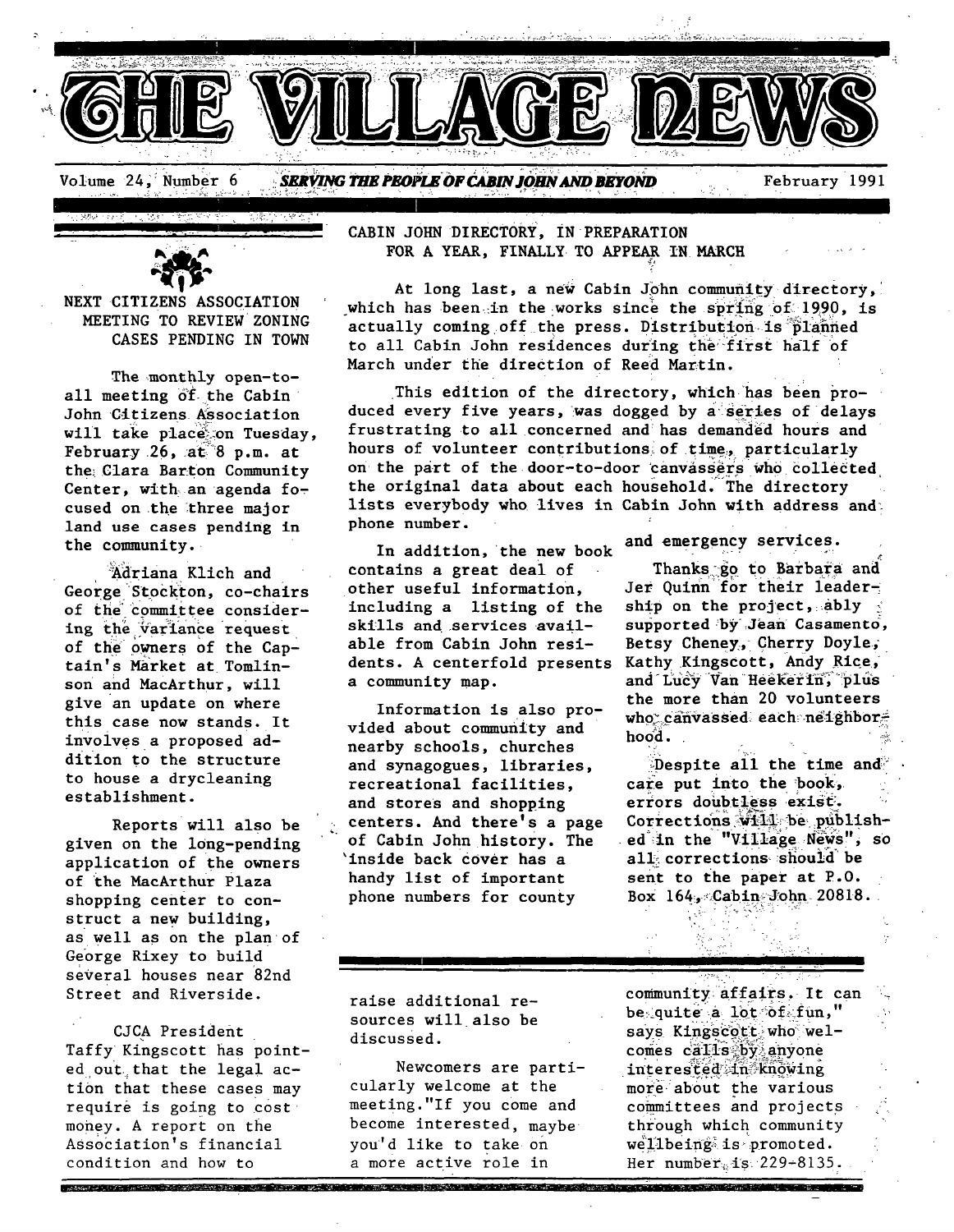



## MEMORIES OF CABIN JOHN IN 1910

In 1976, when the nation celebrated its bicentennial, Elizabeth Kytle interviewed 18 Cabin John oldtimers. This memory book, called Time Was, was published by the Citizens Association as part of the community celebration of the bicentennial. Now unfortunately out-of-print, the book makes fascinatest is ting reading. The "Village News" continues below its occasional publication of extracts from this volume.

[From the interview with Norman Touhey about Cabin John in 1910]

"... There were only about six houses in Cabin John: I'll start at the bridge, with the old Cabin John Bridge Hotel. The next thing you hit was Benson's store. On up the road, close to the road, an old house sits down on the bank to your left, just on the curve of where you get to the firehouse...That's one of the oldest houses...That's three places.

sess"The next place was the house I was born in, between the old beer joint and the firehouse. The next place came down by the side of our place, and all that property from 79th Street clean over to Persimmon Tree Road was Dowling's farm. A big dairy farm, and the old house is still standing. It was remodeled when Roy Carlock bought it during World War.  $II...$ 

"Then there weren't any more houses until you came to where Cabin John bridge is on the beltway. That was the old Gray farm. And that house is  $still$  standing....

"The Conduit Road (now MacArthur Boulevard], I remember when they put the finishing stone on it...The farmers from up in the country, when they didn't have anything else to do, they'd come down and haul stone for the road. They were putting

a base down for the road ---- stone about two inches thick. But of course it never was supposed to be a road. because it was the only flat place around, people -- farmers. with their wagons -- Says started driving on it. Something had to be done to protect the conduit; so the government engineers finally put this stone base down...The farmers used it because it was the only road through the woods...to Washington. Before then, the farmers had used pig paths -like River Road. River Road was only wide enough for one horse and wagon to get through, and if you met somebody you'd have a heck of a time...

"I started to school up Persimmon Tree Road. The old schoolhouse was just before you get to the beltway...Friendship School, a one-room school house. It was very pleas-. ant going to school there. Maud Lynch made it her business to take care of me, because I was only six and she was older. We had double desks at school and could sit with. anybody you wanted to. We weren't segregated by grades at all. I sat with Maud Lynch..."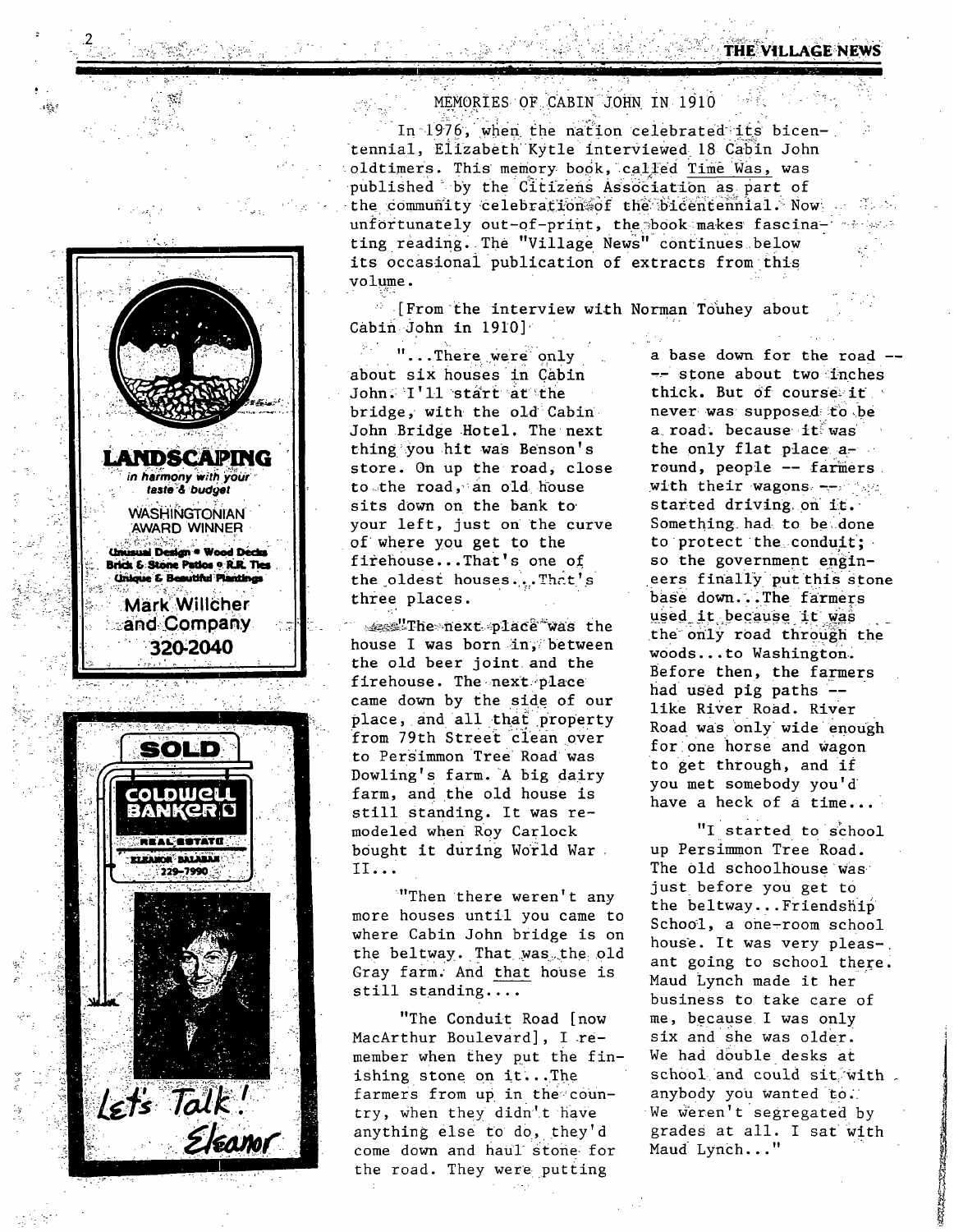## **THE VILLAGE NEWS 3**

NEWS FROM AROUND THE COUNTY...

\* Remember the old foot bridges at Great Falls that enabled one to go out on the islands for a really good view of the falls? They were all destroyed by Hurricane Agnes in 1972. Now governments funds have been committed to rebuild the five bridges, but their availability is contingent on citizen contributions of \$I0,000 by March 31. County Council member William Hanna, Jr., is leading the campaign to raise the needed funds, and contributions payable to the "Great Falls Bridge Foundation" can be sent to him at i00 Maryland Avenue, Rockville 20850.

\* Funds for realigning the narrow and curvy section of Seven Locks Road north of ' River Road are included in the County Executive's Capital Improvements Budget now before the County Council, as part of a \$3.2 million item for improvement of the road. If approved, planning and design would begin in 1994 and construction in 1996.

\* Little Falls Library is among those now offering Library Express Service. The Service makes new, best-selling books available (first come, first served) for 3 days (as contrasted to the normal 3 weeks), with a 25¢ daily fine thereafter up to \$I0.

\* Cabin John is apparently not going to be sprayed by the county this year against the gypsy moth. A list released this month of zip code areas scheduled for spring spraying did not include 20818.

**CLASSIFIED** 

(Classified ads should be sent to P.O. Box 164, Cabin John 20818. Next deadline: i0 a.m., Saturday, March 16, 1991. The rate is 50¢ per line (figure 7 words to a line). Please send check payable to "Village News" with ad.)

STUDYING FOR MCATS? Complete study set -- tapes and workbooks. Free. Martin, 229-3482.

TYPING/WORD PROCESSING/FAX SERVICES: Call Jennifer, 229- 9121. Experienced, good references.

ITEMS FOR SALE: Roof rack: Thule 52" raingutter style, \$50; Microwave: Litton "Go-Anywhere", \$50; Stereo receiver: Kenwood KR1400, \$20; Answering machine: Duofone with remote, \$20; Cordless phone: Duofone, \$15; Humidifier: Sears tabletop, \$5; Radio: Panasonic AM/FM stereo w/ removable speakers, \$I0; Food processor: "Herble" by Equity, never used, \$10; Student desk: wood, \$15. Evenings, 229-4836.

House TO SHARE in Cabin John. Female desired to share large house. Lower floor with large family *room/llvingroom,* bedroom and bath opening to patio and garden, Southern exposure. Share kitchen, laundry, and garage. Available after mld-April. Phone Susan -- home 229-0915.

I NEED SPACE to park 16' enclosed trailer. Negotiable arrangement. Reed Martin, 229-3482.

TAX RETURN PREPARATION by tax professional, Cabin John resident. Tax, estate & financial planning also available. MC, Visa accepted. Call Mr. Power, 320-2228 or (202) 429-2066.

CHILD CARE available full time/part time in safe, loving ' home. First aid and CPR certified. Call 320-4280.

DEAR FAMILIES of Cabin John who are looking for either a great housekeeper or the best babysitter I have ever had, I'll let you in on a secret: She's Sylvia and she has a couple of available days due to the recent turn for the worse in the economy. You can call me, Lorette, for more information at 229-8650 or call her yourself at 301-270- 0996.

BEACH HOUSE FOR RENT. Dewey Beach, Del. Ocean block. Sleeps i0. Washer, dryer, heat. Large screened porch. Families only. Weekly rates: May \$500, June \$700, July \$i,000, August \$I,i00, Sept \$700, Oct \$500. Martin, 229-3482.

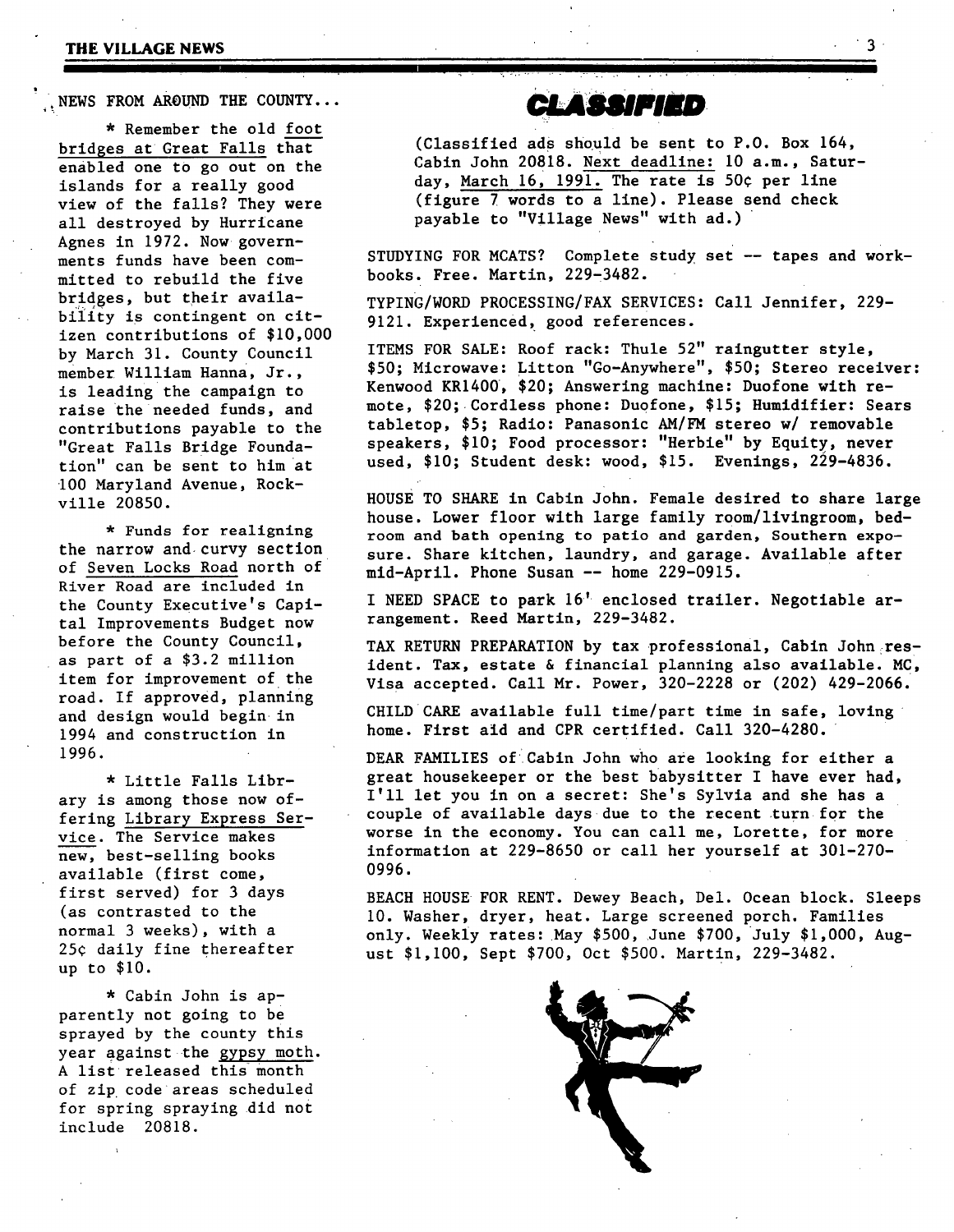

Paul A. Ross 301-229-2453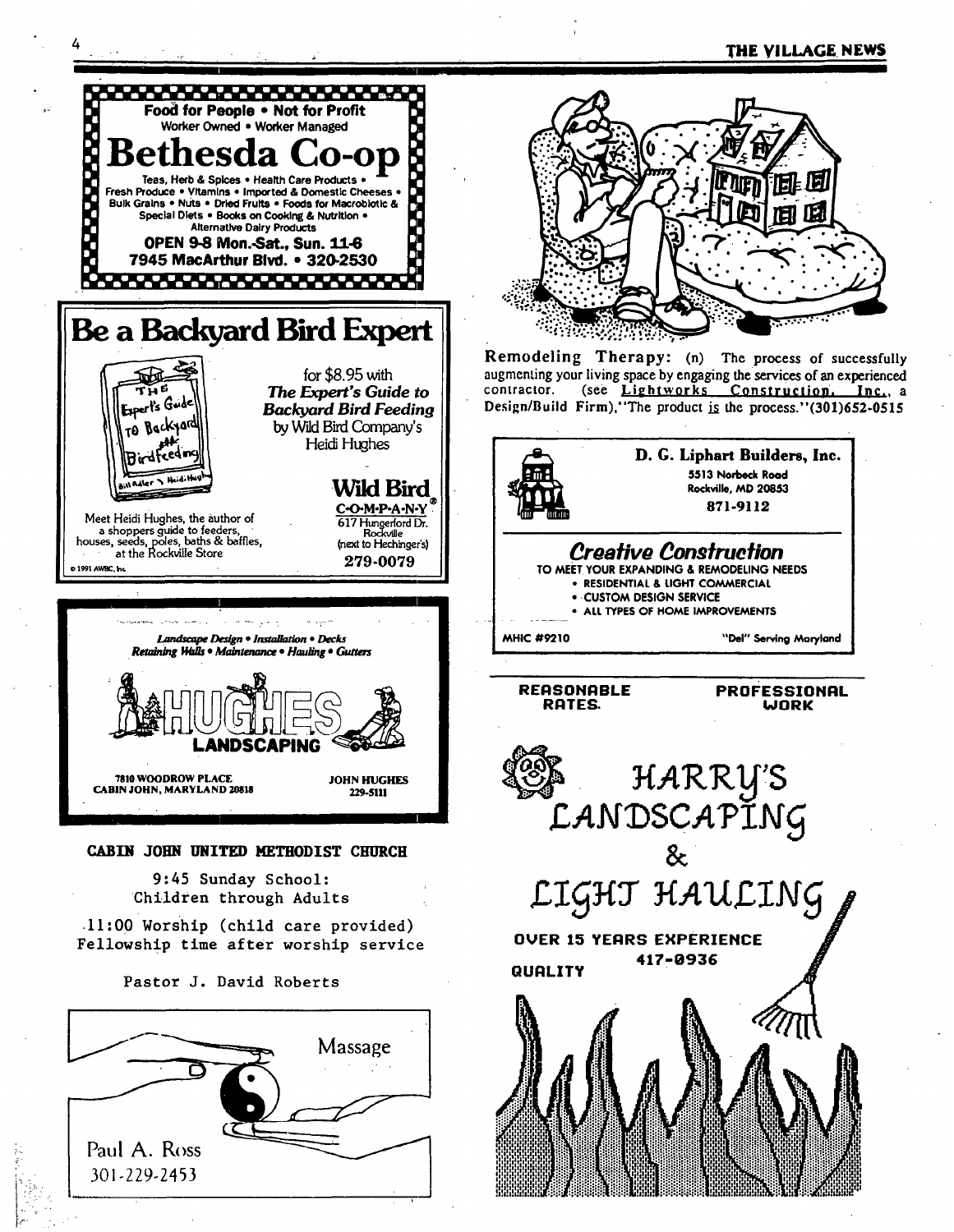## $\mathcal{L}$ WHAT'S NEW IN CABIN JOHN...

**I I** 

§ Danny Harris is still at it. The work he began several years ago after floods devastated communities in West Virginia -- collecting household furnishings, kit chen equipment, etc. for the destitute families -- is continuing to help many impoverished households in Western Maryland and adjacent Virginia and West Virginia. But the trucks that have transported the goods have broken down and donattions are piling up at the Harris house at 8207 Carroway Street. He needs a new van. Call him at 229- 7982 to help, or send him a check payable to "Interfaith Consortium."

§ Vince Burke, director of the Clara Barton Community Center, is calling all table tennis players to take part in a Table Tennis Ladder tournament which starts on February 25 and continues every Monday from 7 to 9 p.m. There's no charge for participating. For all the details, call him at 229-0010.

§The Capital Improvements Budget submitted by County Executive Neal Potter to the County Council includes an \$18,000 item for design costs for widening and restriping MacArthur Boulevard from Falls Road to the DC line to show the four-foot wide bike lane that runs along the road.

§ A fourth generation Cabin Johner arrived on January 15 with the birth of Kyle David Fyock, son of Kevin Fyock and Dawn (Cable) Fyock. Kyle checked in a 21 inches, weighing 8 lbs.,  $2\frac{1}{2}$  oz.



**i i m I 111 Iill '** 



can respond quickly to your needs whether buying, selling or renting.

> Please give me a call. **BARBARA ABEILLE**

**D 0 E (H) 301-320-5391 ' ~ ':** (O) 202-362-5800 E ~ 3" .~ T E

<u>P A</u>

o R

5028 **Wisconsin Avenue,** N.W. **Washington,** D.C. 20016